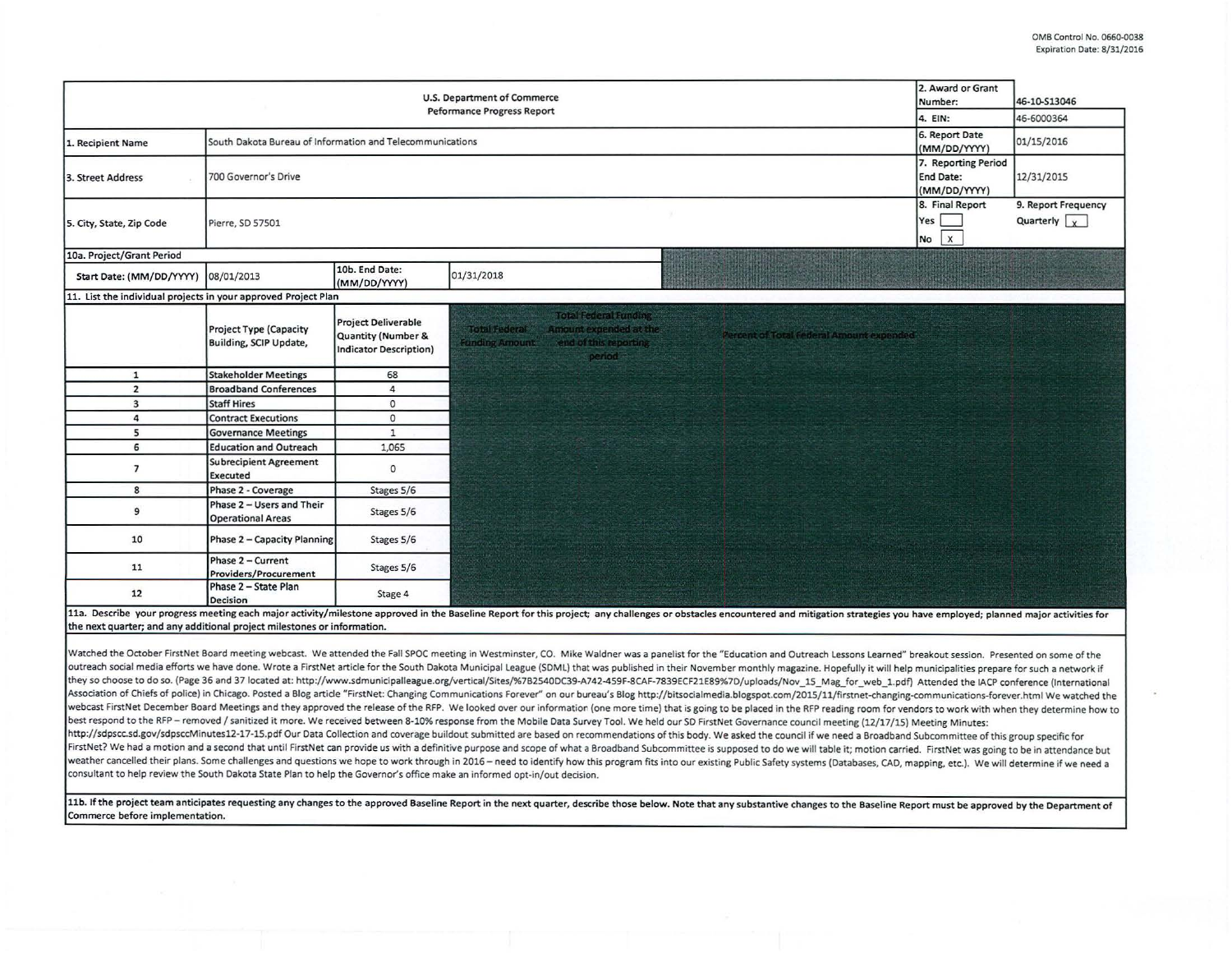OMB Control No. 0660-0038<br>Expiration Date: 8/31/2016 None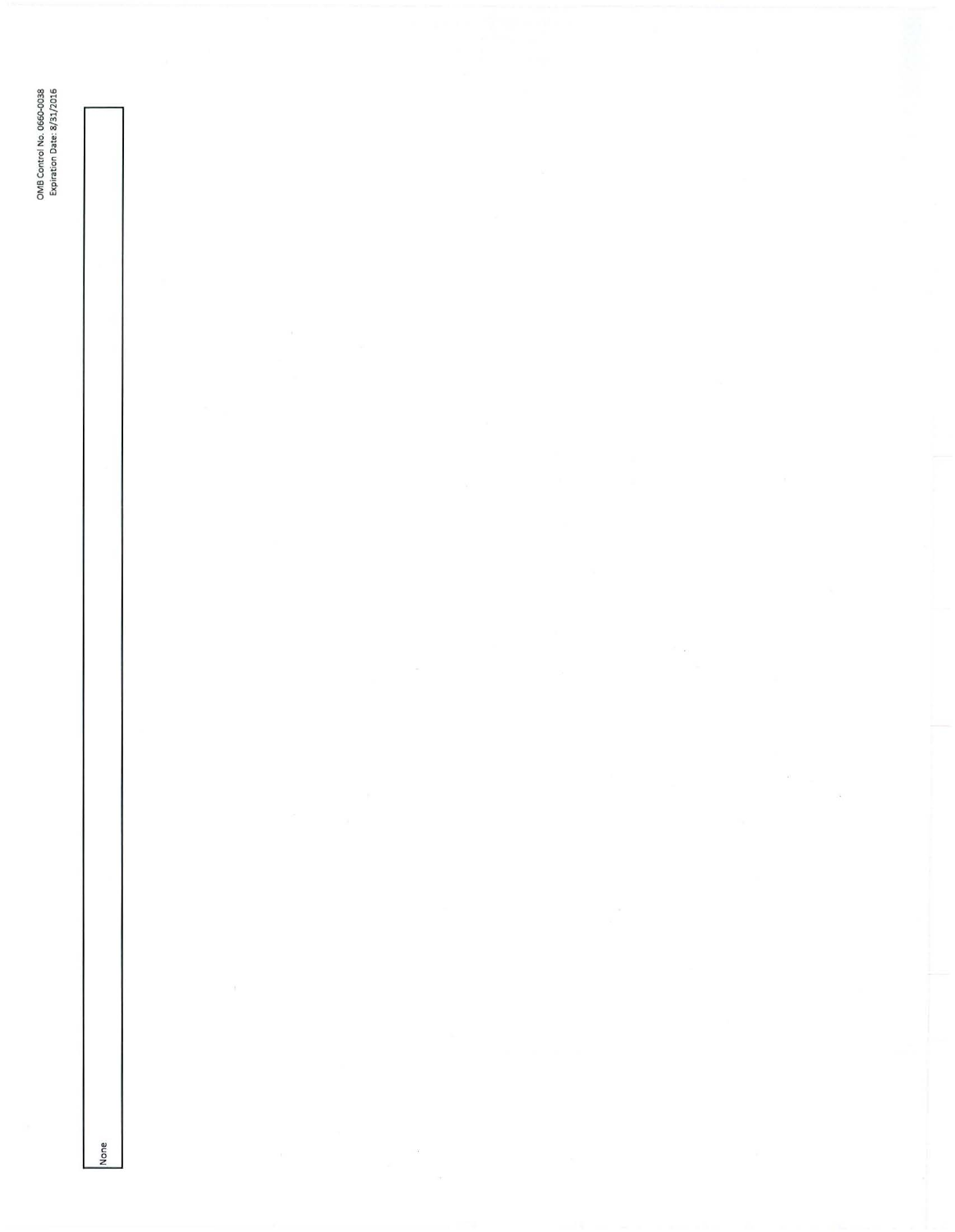11c. Provide any other information that would be useful to NTIA as it assesses this project's progress.

CEO sent a letter to the Governors of each state - among other things requesting a meeting to go over FirstNet. Our Governor's office requested more information before any meeting take place. Until there is something actio office to be involved in, the SPOC is supposed to handle it.

Governor's Office has questions on costs associated with opting in- Affects ability to opt in actively.

11d. Describe any success stories or best practices you have identified. Please be as specific as possible.

Our Blog article "FirstNet: Changing Communications Forever" on the BIT Blog http://bitsocialmedia.blogspot.com/2015/11/firstnet-changing-communications-forever.html Made it on the website BroadbandMatters.com (listed on t page for November 6th) https://broadbandmatters.com/news/firstnet-changing-communications-forever Also made it on the FirstNet LinkedIn page (we were the first post for them that day!)

12. Personnel

12a. If the project is not fully staffed, describe how any lack of staffing may impact the project's time line and when the project will be fully staffed.

Our staffing is now at the level we expect for the balance of the project.

| 12b. Staffing Table<br>Job Title                | FTE% | Project (s) Assigned                                   | Change |
|-------------------------------------------------|------|--------------------------------------------------------|--------|
|                                                 |      | Provide oversight of all SLIGP project activities      |        |
| Statewide Project Coordinator                   | 20   |                                                        |        |
| Project Manager                                 | 100  | Provide daily support for the SLIGP process            |        |
| Administrative Staffing                         |      |                                                        |        |
| Assistant                                       | 10   | Provide administrative support for grant management    |        |
| Radio System Chief Engineer                     |      | Provide engineering expertise and staffing for project |        |
| <b>Engineering Assistant</b>                    |      | Provide administrative support for grant management    |        |
| Program Manager                                 |      | Provide administrative support for governance process  |        |
| 13. Subcontracts (Vendors and/or Subrecipients) |      |                                                        |        |

13a. Subcontracts Table -Include all subcontractors. The totals from this table must equal the "Subcontracts Total" in Question 14f.

| Name                                                              | <b>Subcontract Purpose</b>                                                                                                                                                                                              | Type<br>(Vendor/Subrec.) | RFP/RFQ Issued (Y/N) | Contract<br>Executed<br>(Y/N) | <b>Start Date</b> | <b>End Date</b> | <b>Total Federal Funds</b><br>Allocated | <b>Total Matching Funds</b><br>Allocated |
|-------------------------------------------------------------------|-------------------------------------------------------------------------------------------------------------------------------------------------------------------------------------------------------------------------|--------------------------|----------------------|-------------------------------|-------------------|-----------------|-----------------------------------------|------------------------------------------|
| Web Development Contractor                                        | Add Broadband information and associated SLIGP-<br>related survey tools to governance website and the<br>www.PSBN.sd.gov site.                                                                                          | Vendor                   | N                    | N                             | TBD               | <b>TBD</b>      | 51,000                                  | \$0                                      |
| Regional Consultant                                               | Align the SD plan with other states and look to utilize<br>regional resources                                                                                                                                           | Vendor                   | $\mathsf{N}\xspace$  | N                             | <b>TBD</b>        | TBD             | 180,000                                 | \$0                                      |
| BIT Development and/or BIT<br>Social Media/Information<br>Officer | Help design materials (i.e. Infographics, brochures,<br>etc.). May also utilize some of their time to review<br>printed articles (newsletters, press releases, etc.)                                                    | Vendor                   | N                    | N                             | TBD               | TBD             | 30,000<br>S                             | 50                                       |
| <b>BIT GIS Expertise:</b>                                         | Their expertise will be needed to sort through the data<br>provided by FirstNet for coverage baseline information Vendor<br>to help determine phase plans for the state plan.                                           |                          | N                    | N                             | TBD               | <b>TBD</b>      | 30,000<br>\$                            | \$0                                      |
| State Plan Contractor                                             | Help review and analyze the draft state plan for South<br>Dakota once received from FirstNet. Help determine<br>recommendations for opt-in/opt-out for Governor's<br>office based on the final State plan from FirstNet | Vendor                   | N                    | N                             | TBD               | TBD             | $\mathsf{S}$<br>140,000                 | 50                                       |
| Data Collection Contractor                                        | Help coordinate Phase 2 data and assist us in<br>coordinating a product to return to FirstNet. Cost<br>estimate based on "Statements of Work"proposals<br>from contractors                                              | Vendor                   | Ν                    | N                             | TBD               | <b>TBD</b>      | Ś<br>120,000                            | \$0                                      |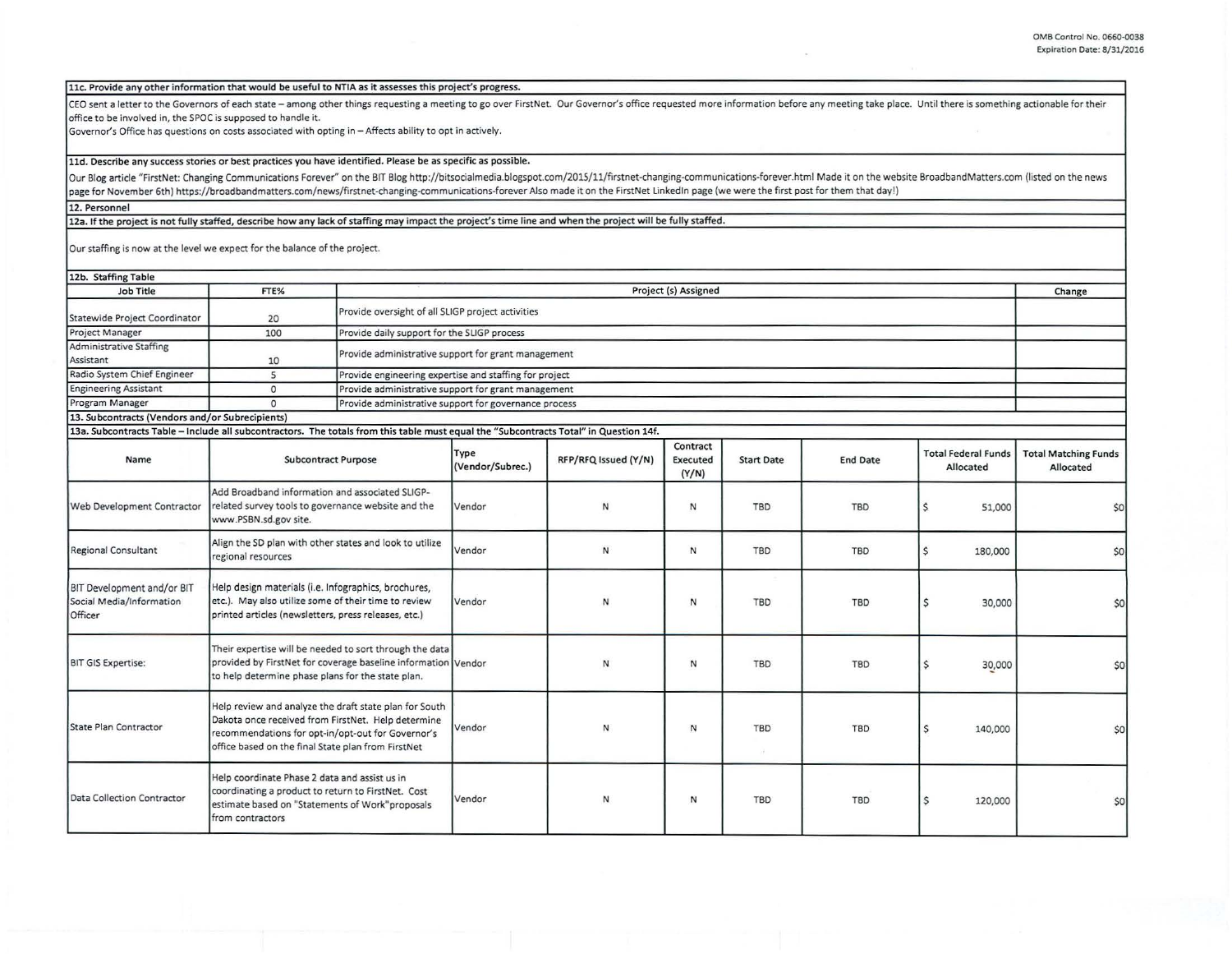| Phase 2 Tools                                                | Certain expertise may be needed for Phase 2.<br>Specifically data collection may require special tools as<br>those requirements are developed and changed to<br>meet the needs of FirstNet. | Vendor | $\mathbf{N}$ | <b>TBD</b> | <b>TBD</b> | 60,000 | \$25,440 |
|--------------------------------------------------------------|---------------------------------------------------------------------------------------------------------------------------------------------------------------------------------------------|--------|--------------|------------|------------|--------|----------|
|                                                              | 13b. Describe any challenges encountered with vendors and/or subrecipients.                                                                                                                 |        |              |            |            |        |          |
| BIT work is charge and contractural with no formal contract. |                                                                                                                                                                                             |        |              |            |            |        |          |